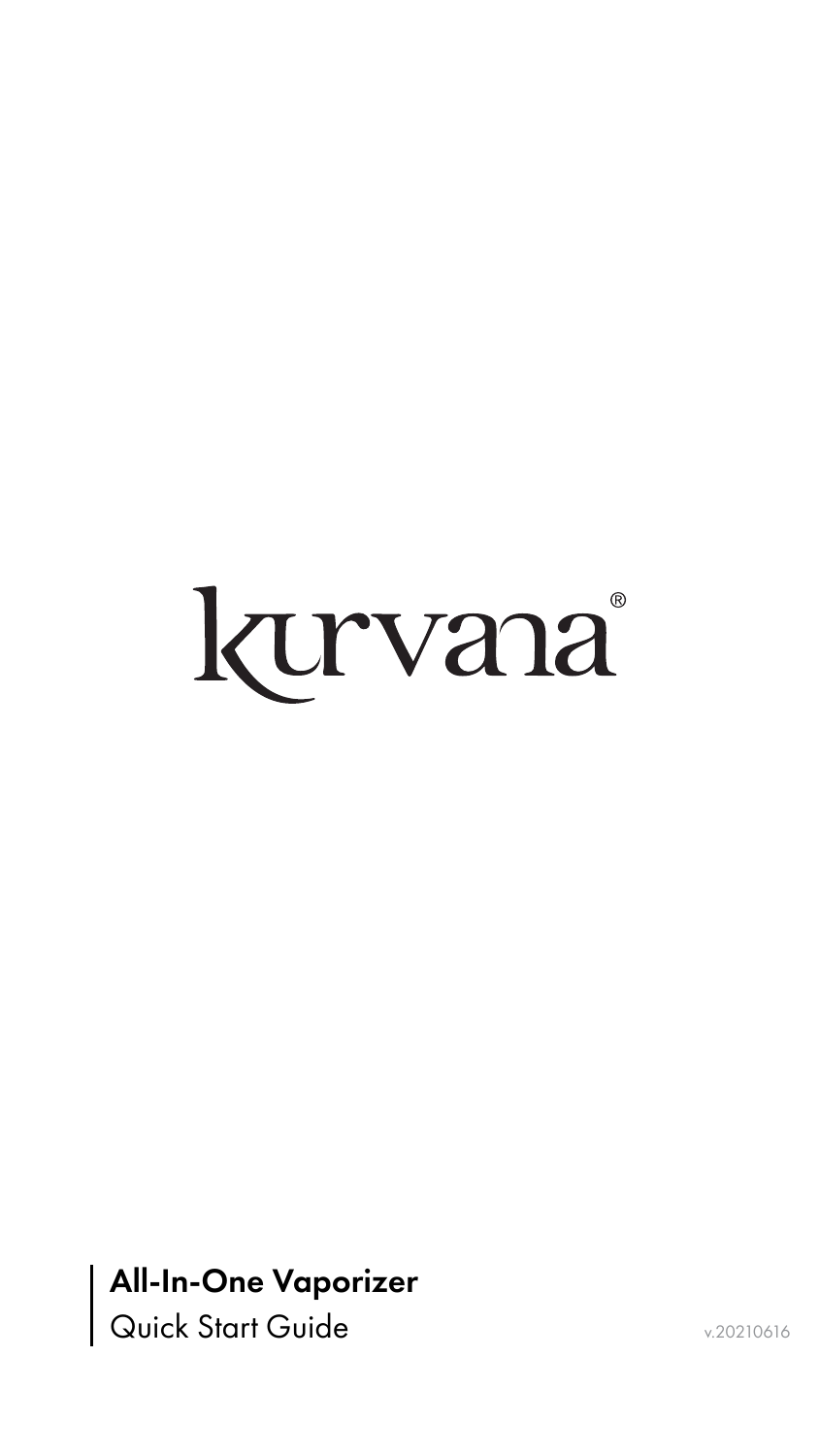### **Contents**

### 03

Introduction

05 Device Setup

### 08 Caring For Your Device

### 10 Customer Support

06 Using Your Device

04 Device Features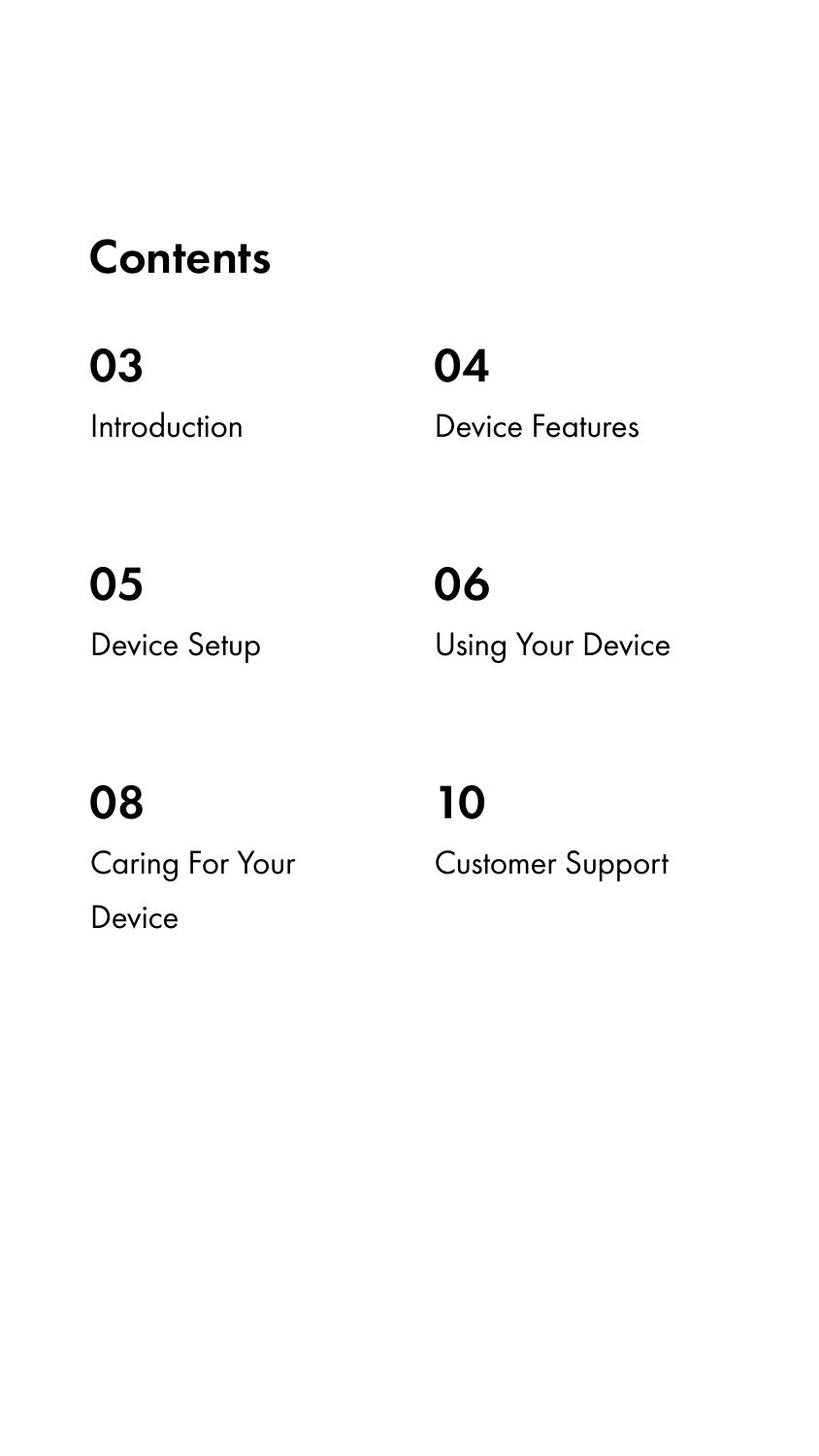

Our ready to use All-In-One is back and better than ever. Known for its patented signature look, precise delivery, and compact design, we've made significant updates to deliver breakthrough performance with ultra portability.



Available across our entire collection

- 10-second safety timer
- CTEC 2.0 ceramic coil
- 380mAh battery, up-to 100 draws
- True 0.5 ml extract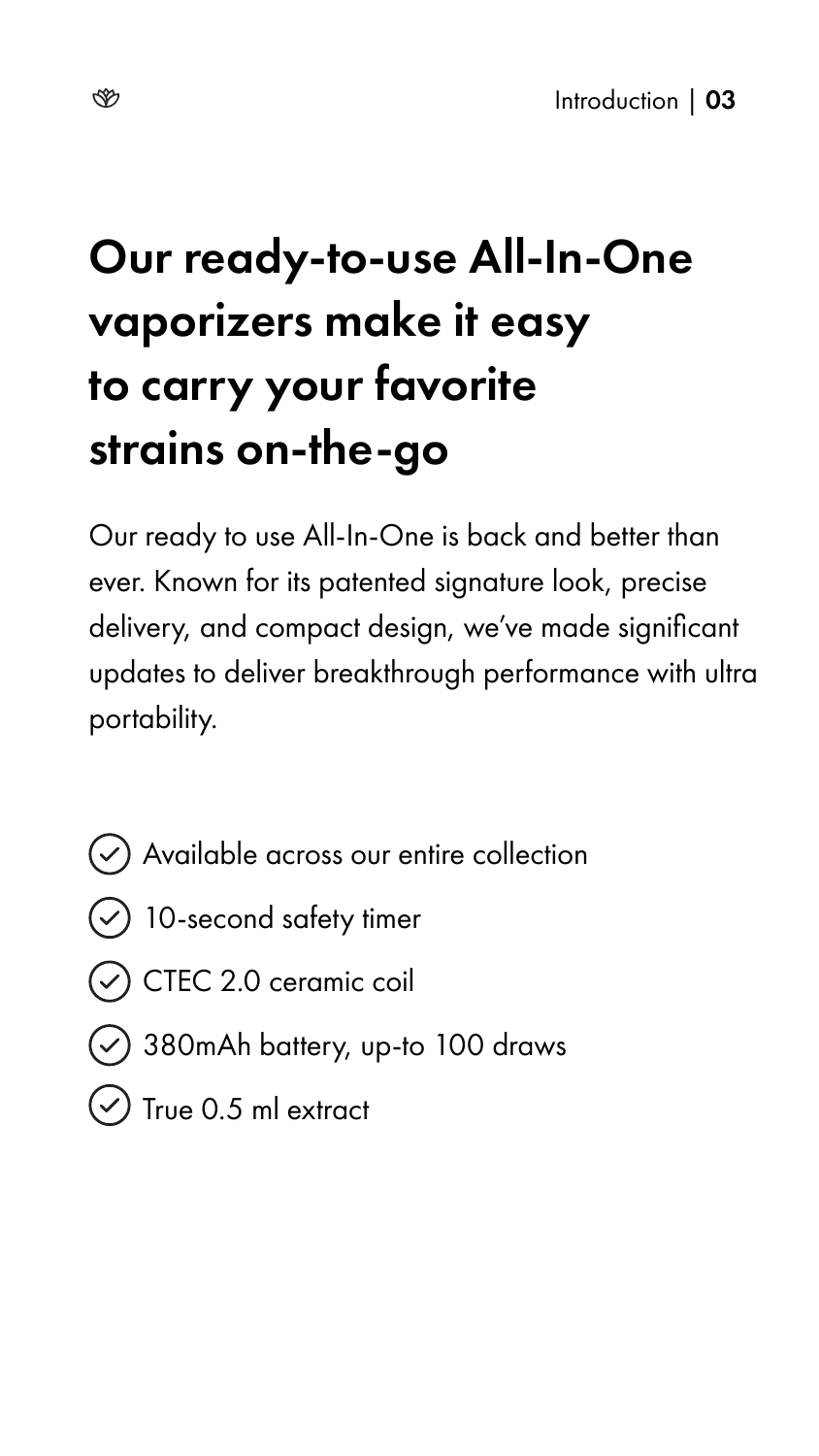

### Device Overview



#### Additional Features

- Compact Design
- Stainless Steel Body and Internals
- Glass Tank
- True 0.5 ml
- 10 Second Safety Timer
- Color Coded
- Premium Finishes

All-In-One Design







Enhanced Airflow Heavy Metal Compliant

Long-Lasting Battery

Discreet and Portable



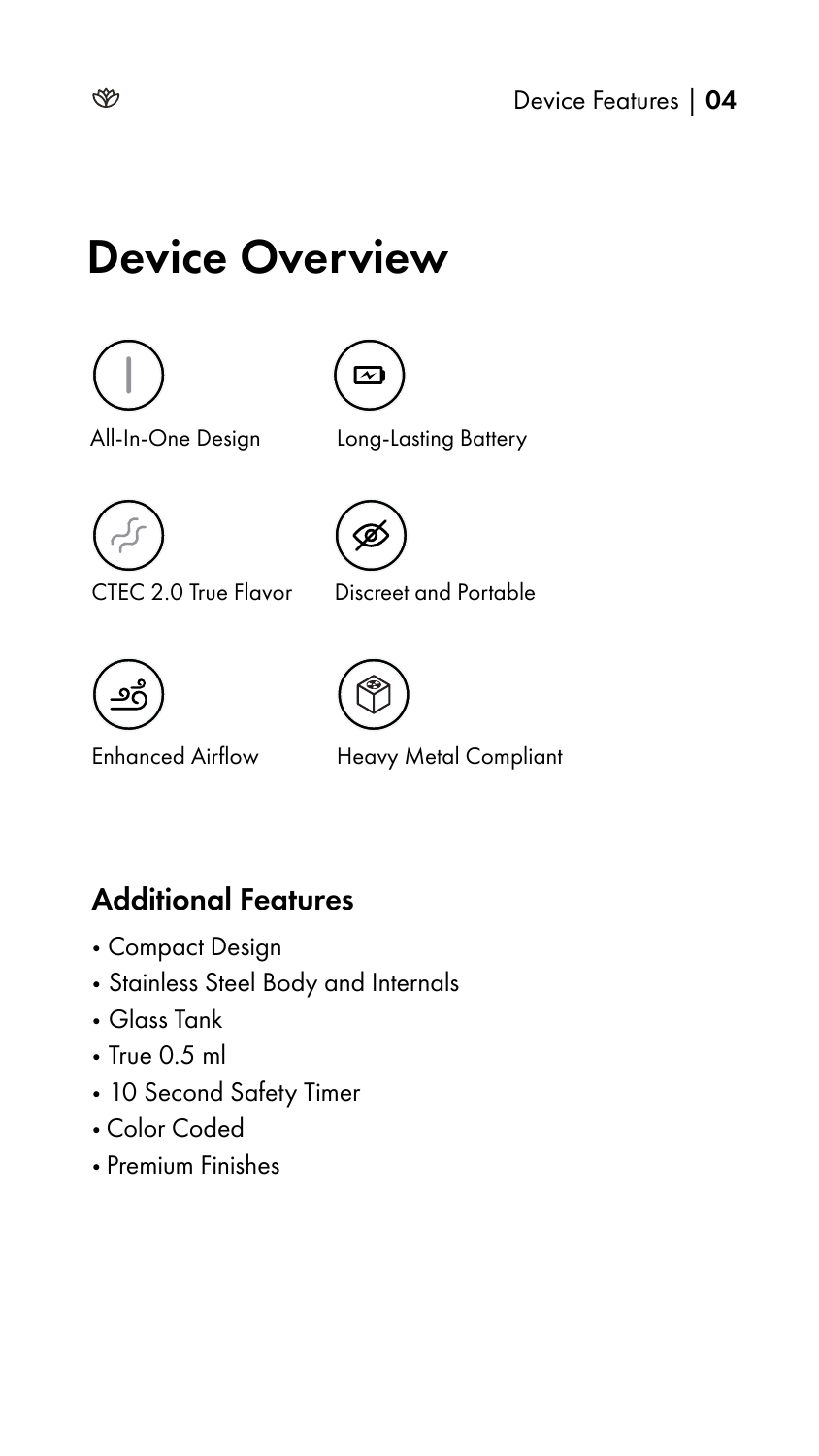# User Tips

#### Priming

To get the best experience, prime the device by taking 3 slow draws during first use. This allows the oil to absorb into the chamber for superior flavor. Failure to setup device correctly can result in permanent damage to the heating element. When device is not used for extended periods, repeat priming process again.



#### Dosing Considerations

Although rapid-acting Kurvana Full-Spectrum oils are often felt instantly, it may take up to 15 minutes to feel the full effect. Therefore, we recommend waiting at least 15 minutes before administering an additional dose. Effects will vary between individuals and collections. The size of an inhalation will also impact the effect.

#### Micro Dosing

For less experienced and first time users, we recommend a starting dose of 3-5 seconds of inhalation. More experienced users may require a few doses to achieve their desired effects.

#### Getting Started

- 1. Take 3, two-second draws to prime all-in-one device.
- 2. Draw for 3-4 seconds or until desired effects are reached.
- 3. Pro Tip: Adjust devie airflow by placing thumb over side air intake hole.
- 4. Enjoy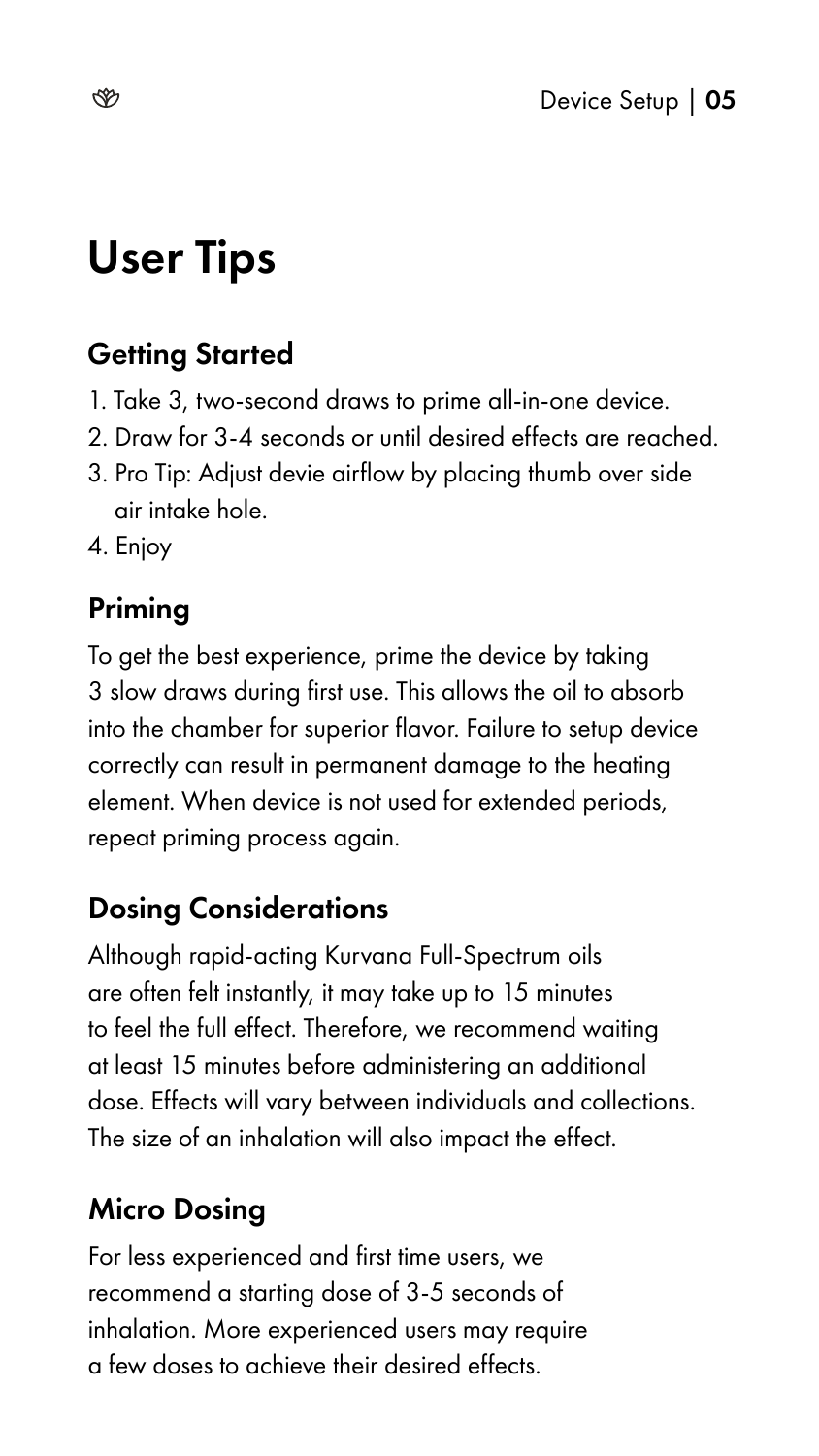# Frequently Asked Questions

#### How do I know when my oil is finished?

During product testing we have found a 0.5 mL lasts between 80 to 100 three second draws. Note: Usage and rate of inhalation will vary.

#### No vapor but LED still turns on?

Our All-In-Ones feature a 380mAh battery that is designed to outlasts the oil to ensure a consistent experience from first to last draw.



#### Why is my device producing little to no vapor?

Cover the side intake hole to activate larger draws. (Fig. 1-A)

#### My device is not working, can I return it?

Please see our Returns and Exchange policy on page 10.

#### How do I unclog my device?

If your device becomes clogged, gently blow into the bottom end of the device to vaporize excess oil. (Fig 1-B) Note: This may cause oil spitting if conducted often.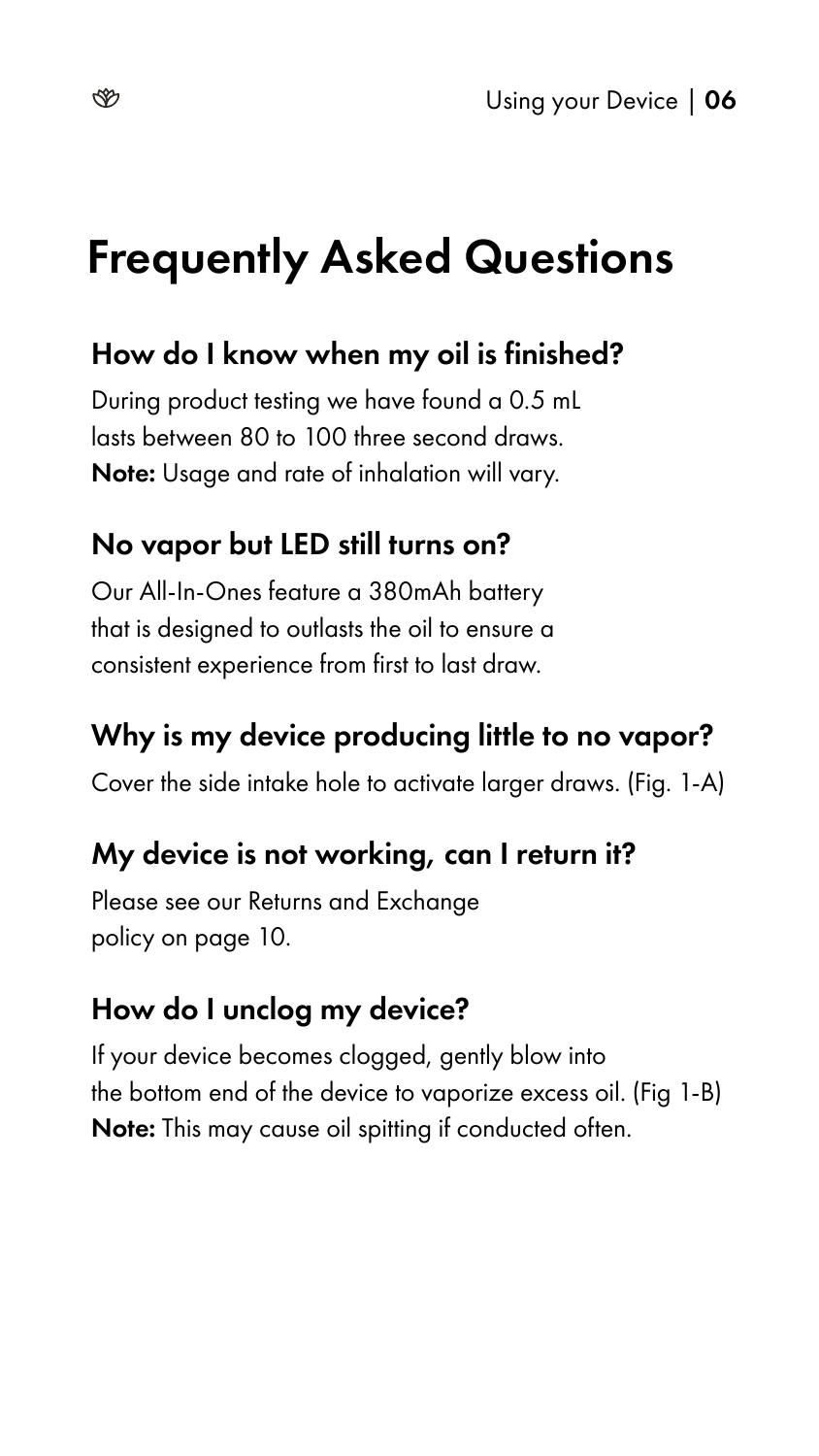Using your Device | 07

# Frequently Asked Questions





Fig.1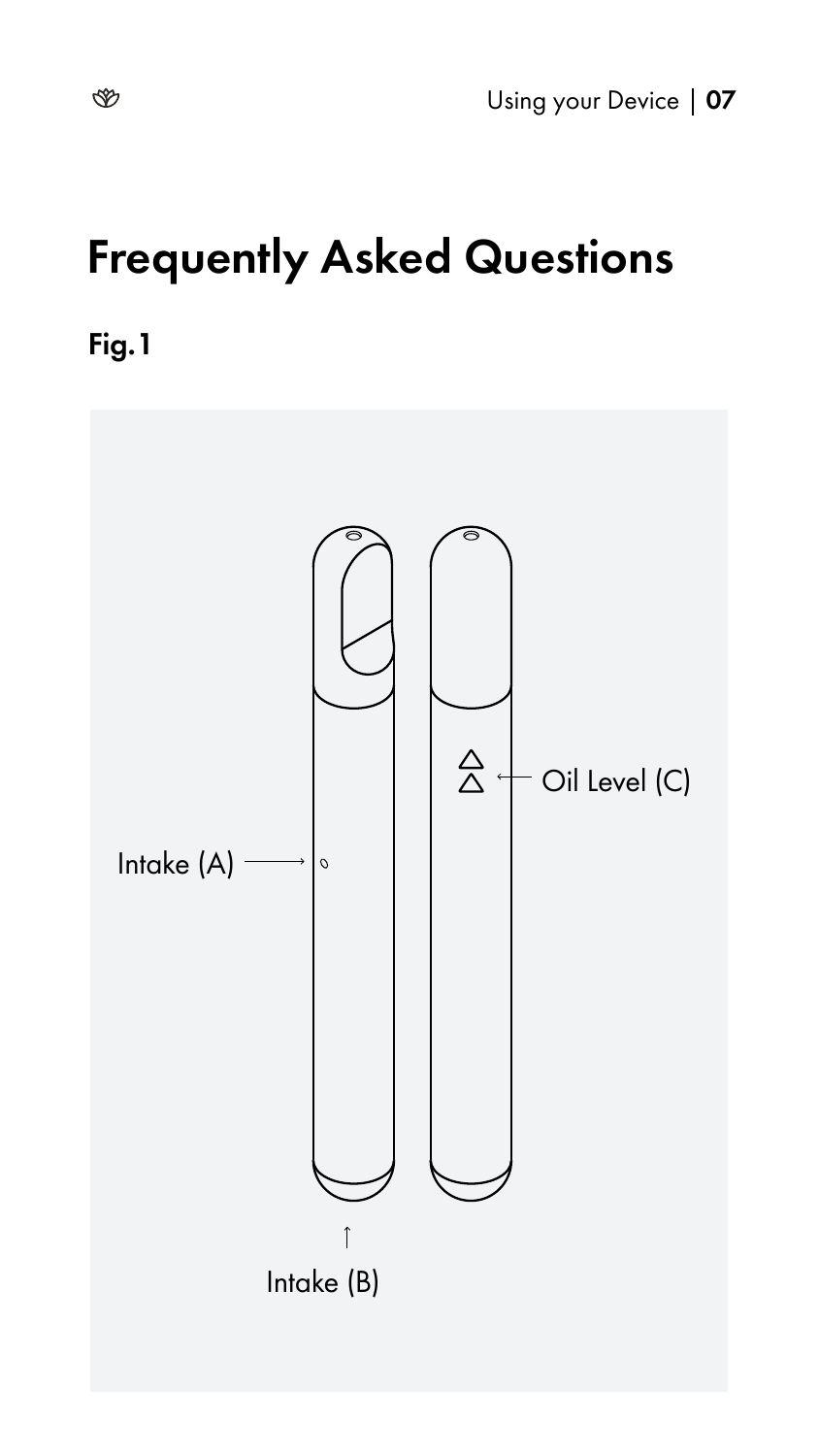# Caring For Your Device

#### **Caution**

Due to our high-powered CTEC 2.0 coil, the device will become extremely hot during excessive use and can cause clogging, leaking and/or permanent damage to the heating element.

- Please dose in intervals of 30–60 seconds.
- •Soft and short draws are recommended.
- If device becomes too hot, please allow 2–3 minutes for device to cool.



#### Handle with Care

Dropping the device on a hard surface can result in shattering the glass housing tank.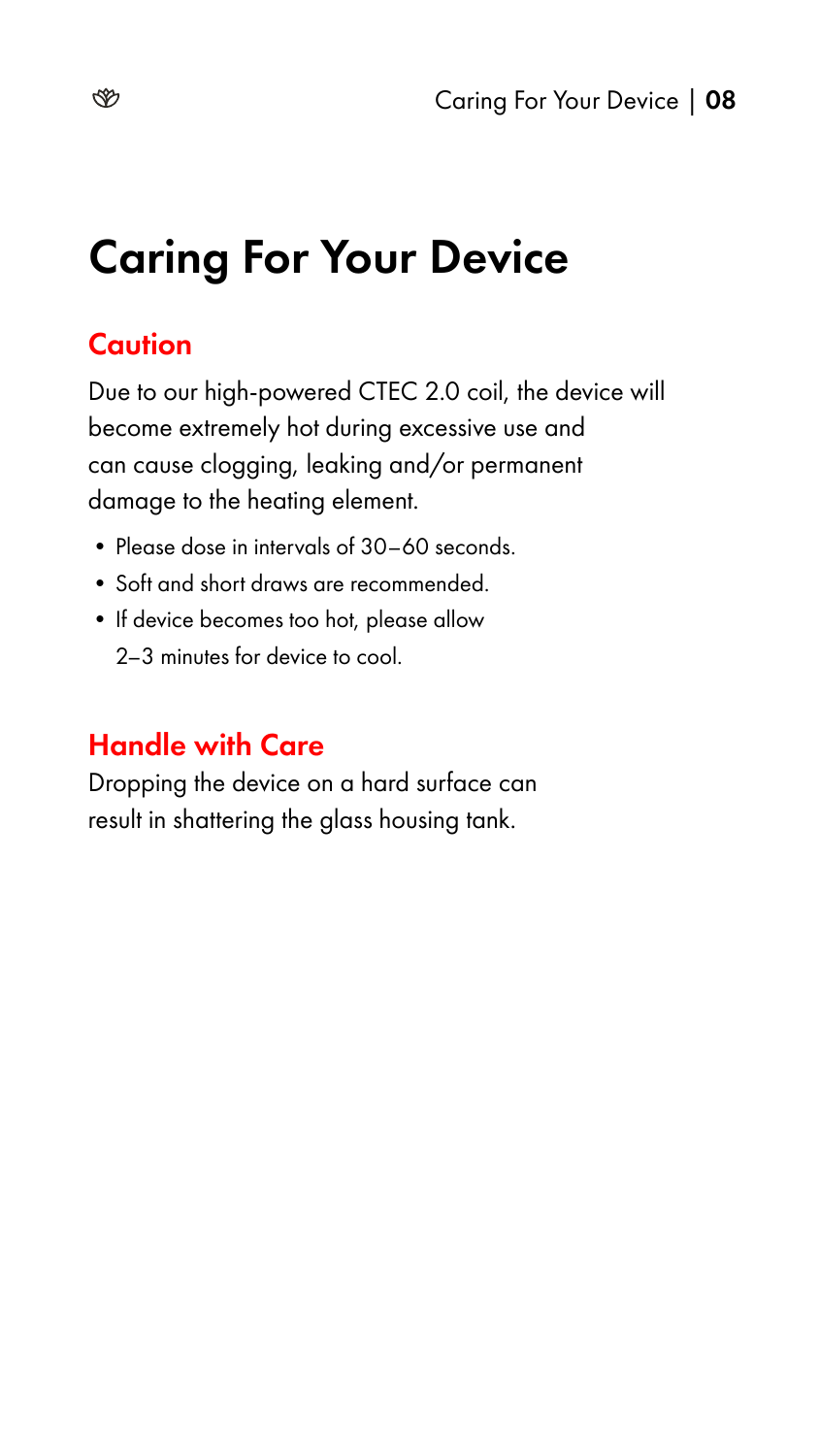# Storage and Maintenance

- Place in a secure location at all times.
- Store device in cool and low light conditions with original packaging.
- Do not remove mouthpiece.
- •Do not drop, damage, or tamper with device.
- Do not shake vigorously.
- Chain vaping may cause overheating, malfunction, and/or burns or injury.



- Do not expose to extreme pressure changes.
- •Always store device in temperatures between 60°F and 78°F.
- Avoid direct sunlight, such as in a car on a hot, sunny day.